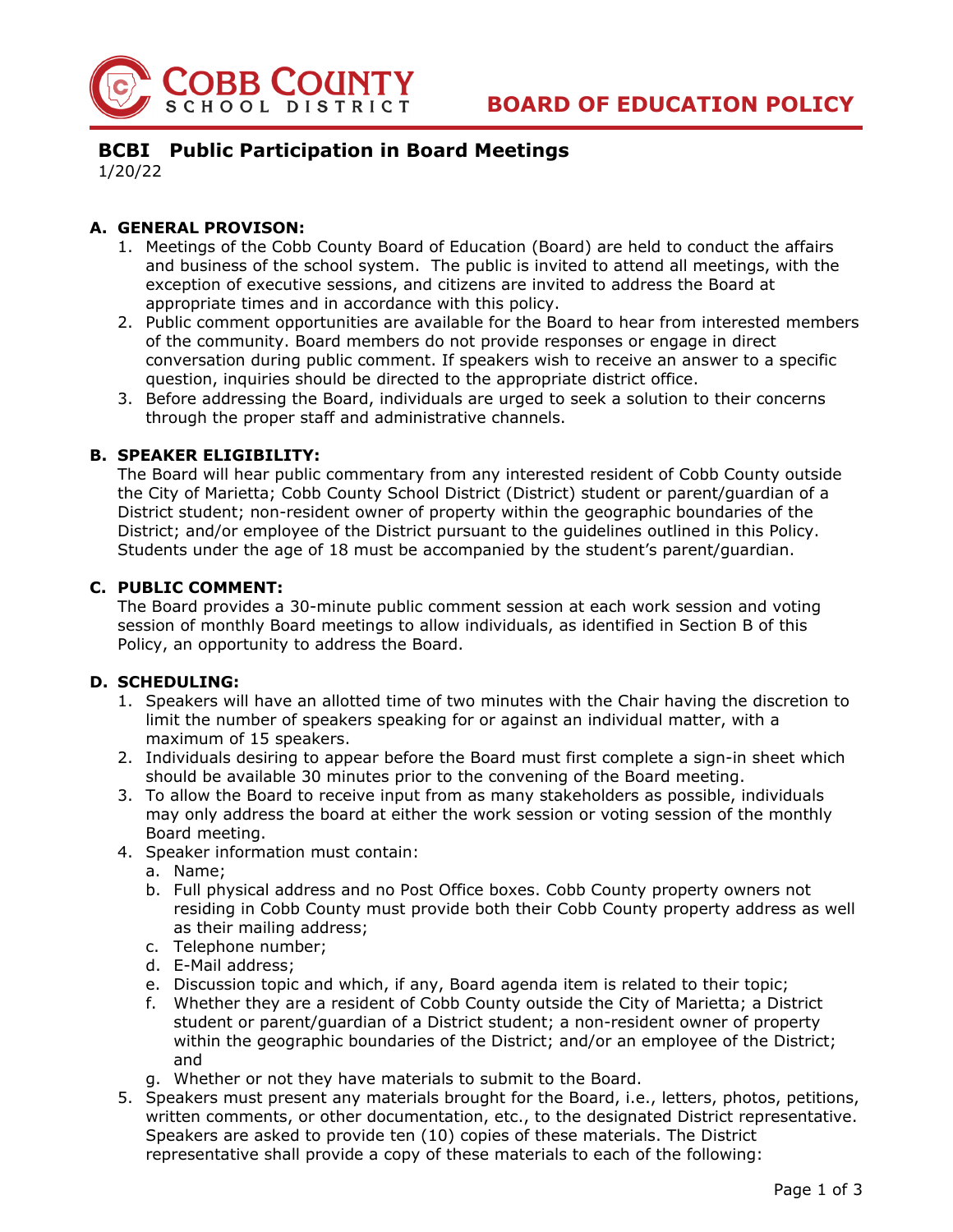- a. Each Board Member;
- b. Superintendent;
- c. Board attorney; and
- d. The District's records representative.

### **E. SPEAKING:**

- 1. Speakers will be scheduled on a first come, first served basis. However, the Chair may give priority to those discussing Board agenda items being considered during the Board meeting.
- 2. Speakers may not gain an additional opportunity to speak by reserving or dividing their allotted time for another speaking occasion and may not pass their allotted time to other speakers.
- 3. An organization may sign up to speak by designating a duly authorized spokesperson and one alternate, who may speak only if the primary spokesperson is unable to attend. By signing up and by addressing the Board on behalf of an organization, a speaker is representing that he or she has been duly authorized by that organization to make the comments presented.

# **F. CONTENT:**

- 1. Speakers must:
	- a. State their name to the Board prior to beginning public commentary;
	- b. End their remarks when their allotted time expires; and
	- c. Direct public commentary to the Board as a body and not to an individual Board Member.
- 2. Individuals will not be denied the opportunity to address the Board on the basis of their viewpoint.
- 3. Speakers should be courteous and professional. The Board will not allow abusive language, threats, comments, jeers, applause, or shouts from the floor. Disruptive persons will be asked to leave the meeting room. The presiding Board officer may terminate public comments that are obscene, threatening, slanderous, profane, vulgar, or defamatory.
- 4. Speakers may comment on issues scheduled for consideration at the Board meeting or other concerns pertinent to the operation of a school or the District. In addition to the guidelines in this Policy, public commentary will not be permitted if:
	- a. The topic is excluded by the Open Meetings Act (O.C.G.A. §§ 50-14-1 et seq.). (This includes, but may not be limited to, certain land, legal or personnel items);
	- b. The speaker makes obscene, profane, vulgar, defamatory, slanderous, or threatening gestures/remarks during his/her public commentary;
	- c. The speaker discusses a student by name, or shares other information that could lead to the personal identification of a student (See, for example, Family and Educational Rights Privacy Act, 20 U.S.C. § 1232g);
	- d. The speaker makes untrue, slanderous, or defamatory comments or other unsubstantiated claims about an identified or identifiable employee (While general comments are appropriate for the public comment session, concerns about specific individuals should be addressed privately with the appropriate District administrator.); or
	- e. The speaker disrupts or attempts to disrupt the Board meeting (see, for example, O.C.G.A. § 16-11-34).

# **G. BROADCAST:**

Speakers should be aware that their public commentary may be broadcast live, filmed, photographed, or recorded by the District or other non-District media sources. The District may rebroadcast public commentary on COBB edTV or on the District or school websites. Any portion of the public commentary that is not in compliance with this Policy (such as prohibited in Section F. above) and/or applicable broadcast authority may be edited prior to broadcast.

# **H. LIMITATIONS:**

Any person who willfully violates these guidelines may forfeit the remainder of their speaking time and the Board may, in consultation with the Board Attorney, issue a written notice prohibiting the speaker from appearing before the Board for up to sixty (60) days.